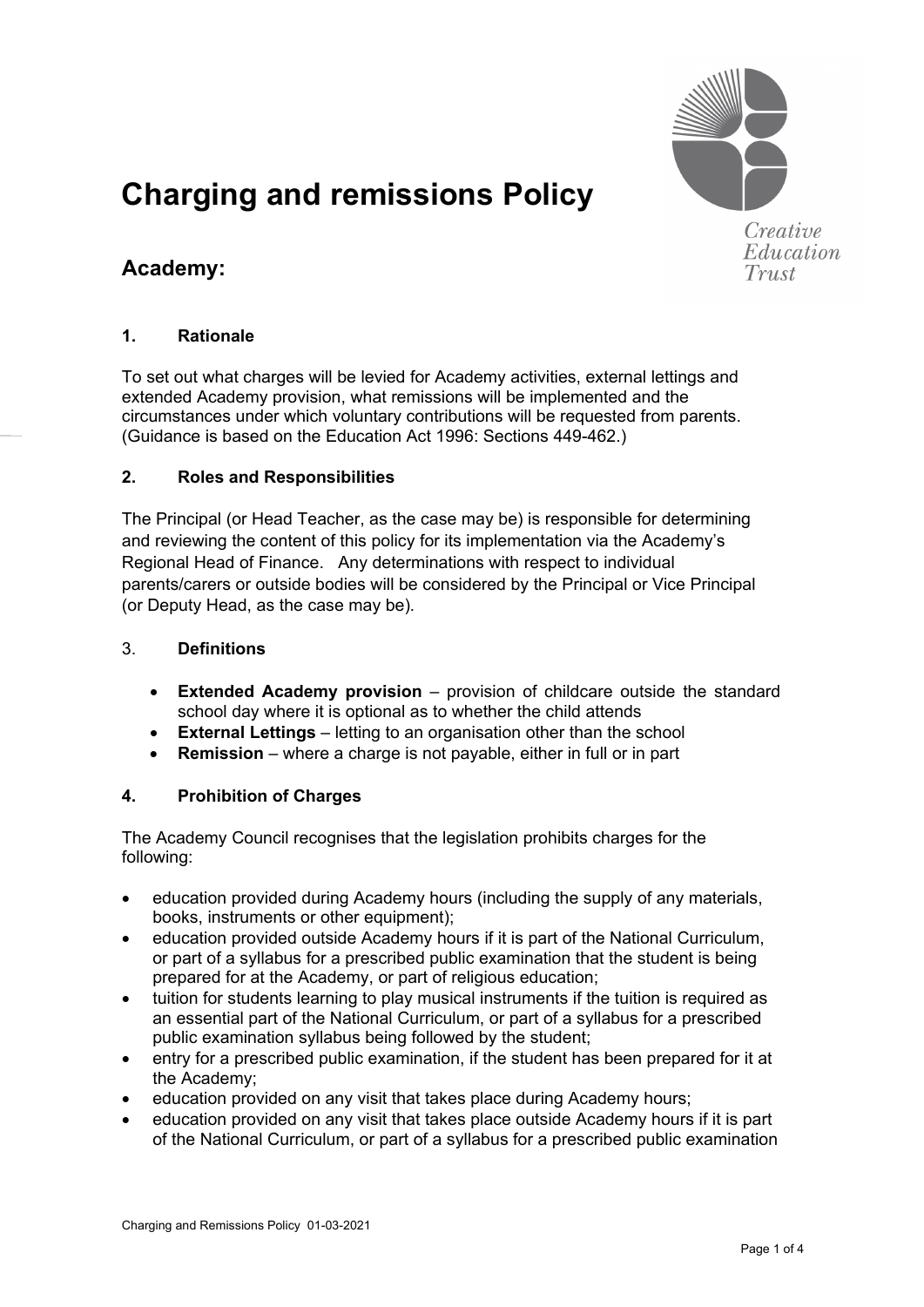

that the student is being prepared for at the Academy, or part of the Academy's basic curriculum for religious education;

- supply teachers to cover for those teachers who are absent from Academy accompanying students on a residential visit;
- transporting registered students to or from the Academy premises, where the local education authority has a statutory obligation to provide transport;
- transporting registered students to other premises where the governing body or local education authority has arranged for students to be educated;
- transport that enables a student to meet an examination requirement when he has been prepared for that examination at the Academy;
- transport provided in connection with an educational visit.

#### **The following charges will apply but should be read in conjunction with the Remissions section below:**

- 1. board and lodging on residential visits (not to exceed the costs)<sup>1</sup>;
- 2. activities wholly or mainly outside Academy hours which are not a requirement of a public examination or the national curriculum;
- 3. re-sits for public examinations in accordance with the Academy's examination policy2;
- 4. costs of non-prescribed examinations where no further preparation has been provided by the Academy2
- 5. the entry fees for public examinations when the examination is not sat because of non-attendance for unacceptable reasons or incomplete coursework2;
- 6. appeals against examination marks in accordance with the Academy's examination policy<sup>2</sup>:
- 7. either a proportion or the total cost of breakages and replacements as a result of damages or losses caused wilfully or negligently by students;
- 8. extra-curricular activities and Academy clubs;
- 9. hire of musical instruments;
- 10. music tuition;
- 11. external letting of Academy premises or grounds (see Appendix 1 attached)
- 12. external letting of the Academy minibus (to the extent permissible);
- 13. extended Academy provision e.g. food and drinks consumed at breakfast club; and
- 14. charges for materials or ingredients for practical subjects where the students wish to have the finished product (alternatively, the Academy may supply these items).

Refunds for non-attendance at visits will be at the discretion of the Principal / Vice Principal.

<span id="page-1-0"></span><sup>1</sup> Students of parents who choose not to pay the charge being levied by the Academy for a visit *or* who do not wish their child to participate in a visit will remain at the Academy and participate in normal curriculum activities.

<sup>2</sup> The Academy Exam Policy and documents are available to view on request. Applicable charges are at cost.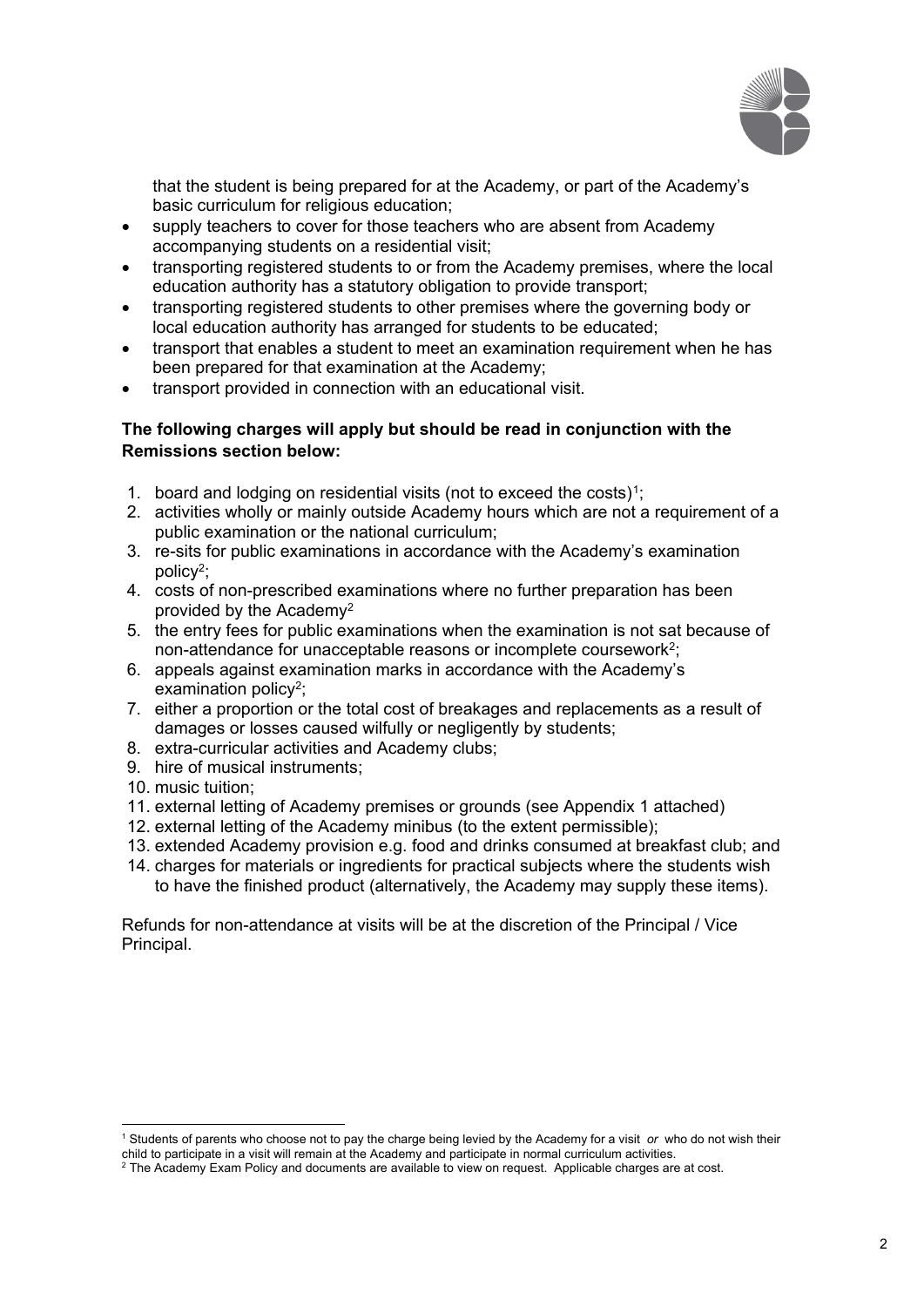

#### **5. Remissions**

Children whose parents are in receipt of Universal Credit will, in addition to having a free school lunch entitlement, also be entitled to some remission of charges for board and lodging costs during residential school visits, school uniform and some educational equipment, as determined by the Academy Council. Children whose parents are in receipt of the following will be similarly entitled:

- 1. Income Support;
- 2. Income Based Jobseeker's Allowance;
- 3. Income Related Employment and Support Allowance;
- 4. Child Tax Credit, but not Working Tax Credit, and the household income is not more than the levels stated in Government guidelines
- 5. the guaranteed element of State Pension Credit (from 30 April 2005);
- 6. Support under part VI of the Immigration and Asylum Act 1999.

The Principal and/or Governors will give consideration to individual hardship cases not contained within the exemptions above.

#### **6. Voluntary Contribution**

Parents will be invited to make a voluntary contribution for transport, entrance fees or other charges in connection with an educational visit. Whilst no student will be denied a place due to inability to pay, we will be unable to run educational visits unless the costs are substantially covered.

The terms of any request made to parents will specify that the request is for a voluntary contribution and in no way represents a charge. It will be made clear to parents that because the contribution is genuinely voluntary, no parent is under any obligation to pay.

The responsibility for determining the level of voluntary contribution is delegated to the Principal.